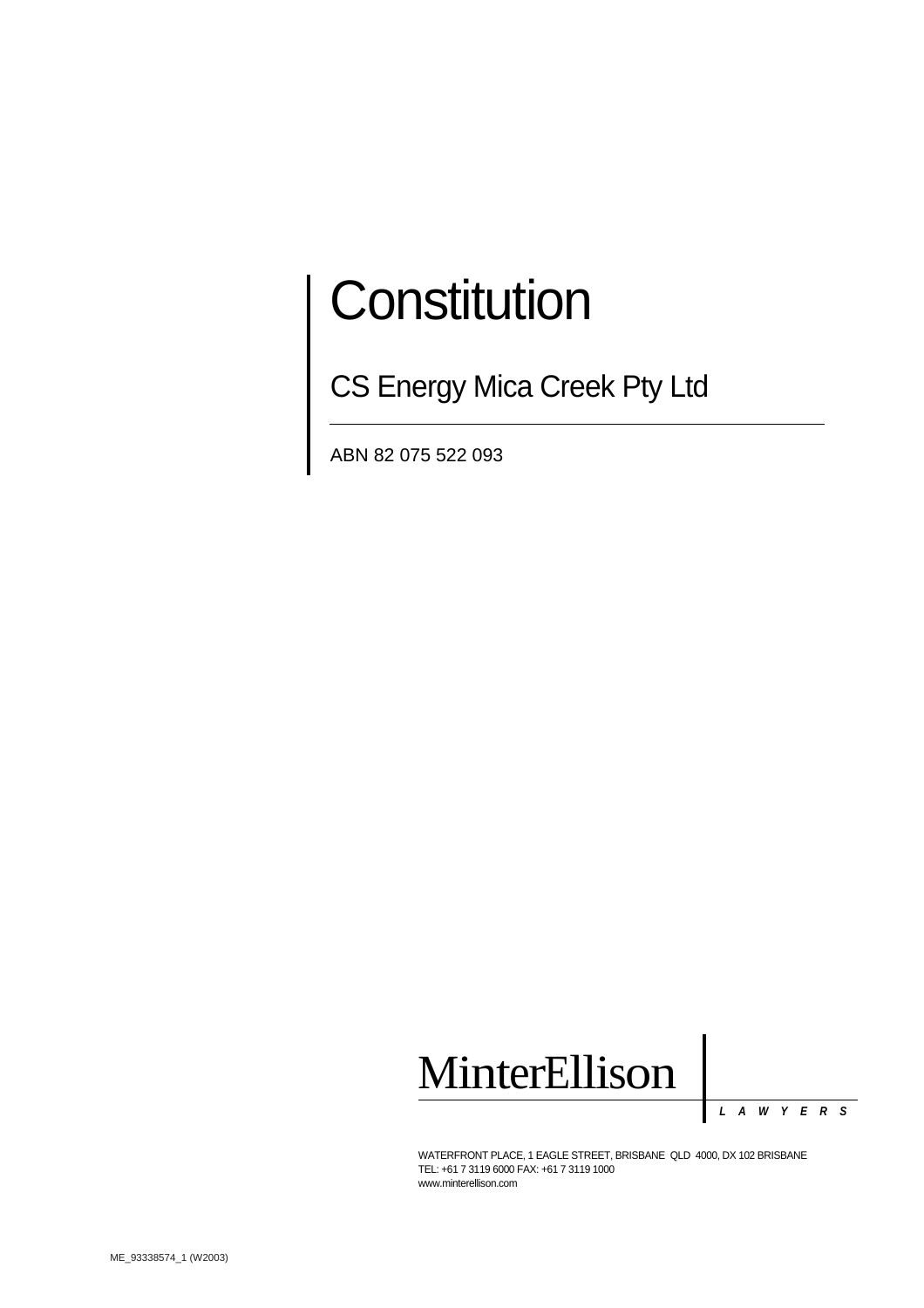# Constitution of CS Energy Mica Creek Pty Ltd

| <b>Definitions and interpretation</b> |                                                    | 5                       |
|---------------------------------------|----------------------------------------------------|-------------------------|
| 1.                                    | <b>Defined terms</b>                               | 5                       |
| 2.                                    | Interpretation                                     | 6                       |
|                                       | <b>Applicable legislation and objects</b>          | 7                       |
| 3.                                    | Replaceable rules                                  | $\overline{\mathbf{7}}$ |
| 4.                                    | <b>GOC Act prevails</b>                            | $\overline{\mathbf{7}}$ |
| 5.                                    | <b>Objects</b>                                     | $\overline{\mathbf{7}}$ |
|                                       | <b>Shares</b>                                      |                         |
| 6.                                    | Power to issue shares                              | $\overline{\mathbf{7}}$ |
| 7.                                    | <b>Rights</b>                                      | $\overline{\mathbf{7}}$ |
| 8.                                    | <b>Right to refuse registration</b>                | 8                       |
| 9.                                    | <b>Certificates</b>                                | 8                       |
| 10.                                   | <b>Dividends</b>                                   | 8                       |
| 11.                                   | <b>Transfer</b>                                    | 8                       |
| 12.                                   | <b>Alteration of share capital</b>                 | $\boldsymbol{9}$        |
|                                       | <b>Meetings of Members</b>                         | 9                       |
| 13.                                   | <b>Calling meetings of Members</b>                 | 9                       |
| 14.                                   | Quorum                                             | 10                      |
| 15.                                   | <b>Resolutions of Members</b>                      | 10                      |
|                                       | Appointment, removal and remuneration of Directors | 10                      |
| 16.                                   | <b>Number of Directors</b>                         | 10                      |
| 17.                                   | <b>Appointment of Directors</b>                    | 11                      |
| 18.                                   | <b>Period of office</b>                            | 11                      |
| 19.                                   | <b>Vacation of office</b>                          | 11                      |
| 20.                                   | <b>Remuneration of Directors</b>                   | 11                      |
| 21.                                   | <b>Other payments to Directors</b>                 | 11                      |
|                                       | <b>Powers of the Board</b>                         | 12 <sub>2</sub>         |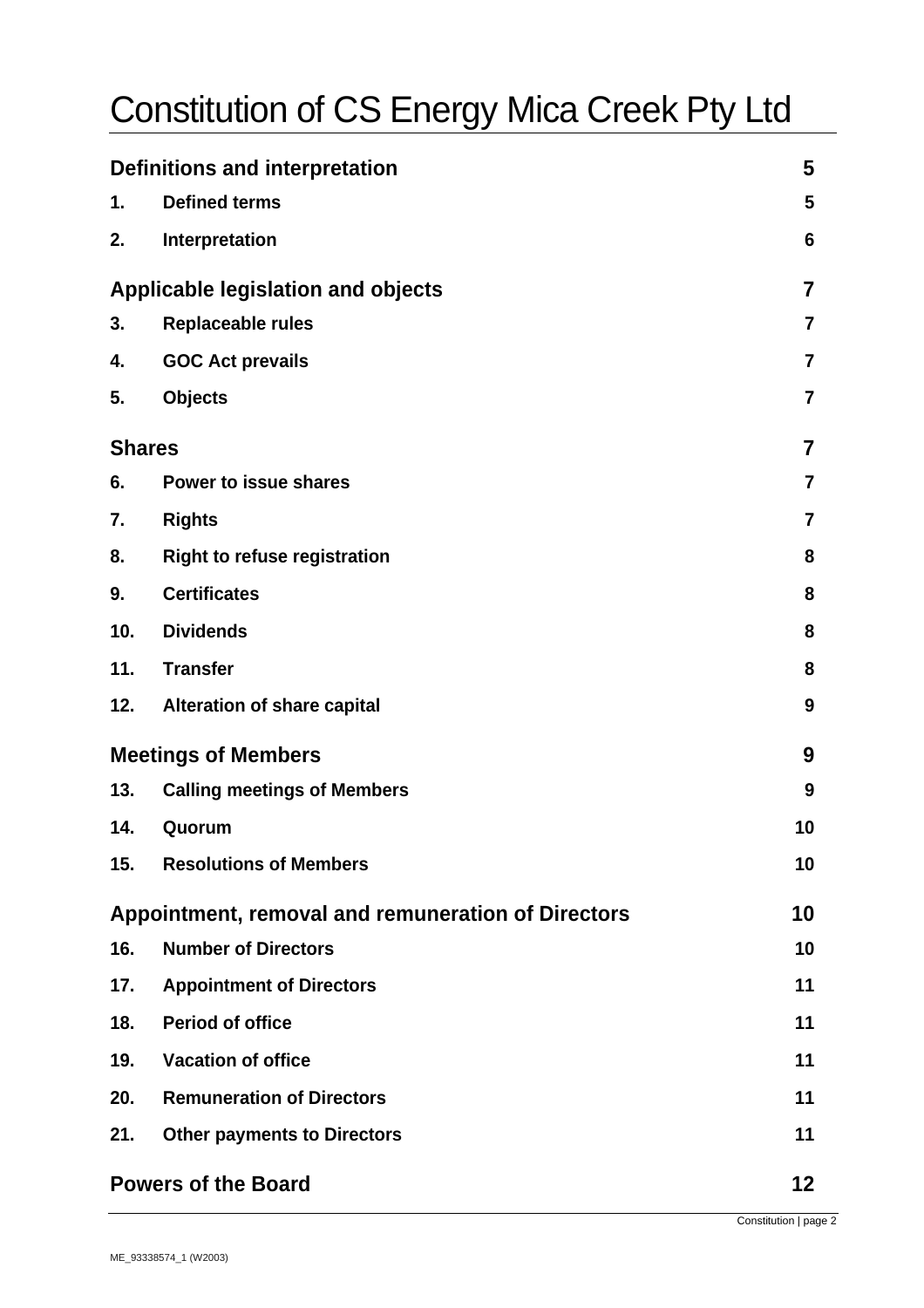| 22. | The Board to manage Company                                 | 12 |
|-----|-------------------------------------------------------------|----|
| 23. | <b>Delegation</b>                                           | 12 |
|     | <b>Duties and interests of Directors</b>                    | 12 |
| 24. | Responsibilities under the Corporations Act and the GOC Act | 12 |
| 25. | Director can hold other offices                             | 12 |
| 26. | <b>Disclosure of interests</b>                              | 13 |
| 27. | Director interested in a matter                             | 13 |
| 28. | <b>Register of Interests</b>                                | 13 |
| 29. | <b>Agreements with third parties</b>                        | 13 |
| 30. | <b>Obligation of secrecy</b>                                | 13 |
|     | <b>Proceedings of the Board</b>                             |    |
| 31. | <b>Board meetings</b>                                       | 14 |
| 32. | <b>Decision on questions</b>                                | 14 |
| 33. | Chairperson                                                 | 14 |
| 34. | <b>Written resolutions</b>                                  | 14 |
|     | <b>Chief executive officer</b>                              | 15 |
| 35. | <b>Appointment</b>                                          | 15 |
| 36. | <b>Terms and conditions</b>                                 | 15 |
|     | <b>Secretary</b>                                            |    |
| 37. | <b>Appointment</b>                                          | 15 |
| 38. | Removal                                                     | 15 |
|     | <b>Minutes</b>                                              | 16 |
| 39. | <b>Minutes must be kept</b>                                 | 16 |
| 40. | <b>Minutes as evidence</b>                                  | 16 |
| 41. | <b>Inspection of minute books</b>                           | 16 |
|     | <b>Notices</b>                                              |    |
| 42. | <b>Service of notices</b>                                   | 16 |
|     | <b>Financial reports and audit</b>                          | 17 |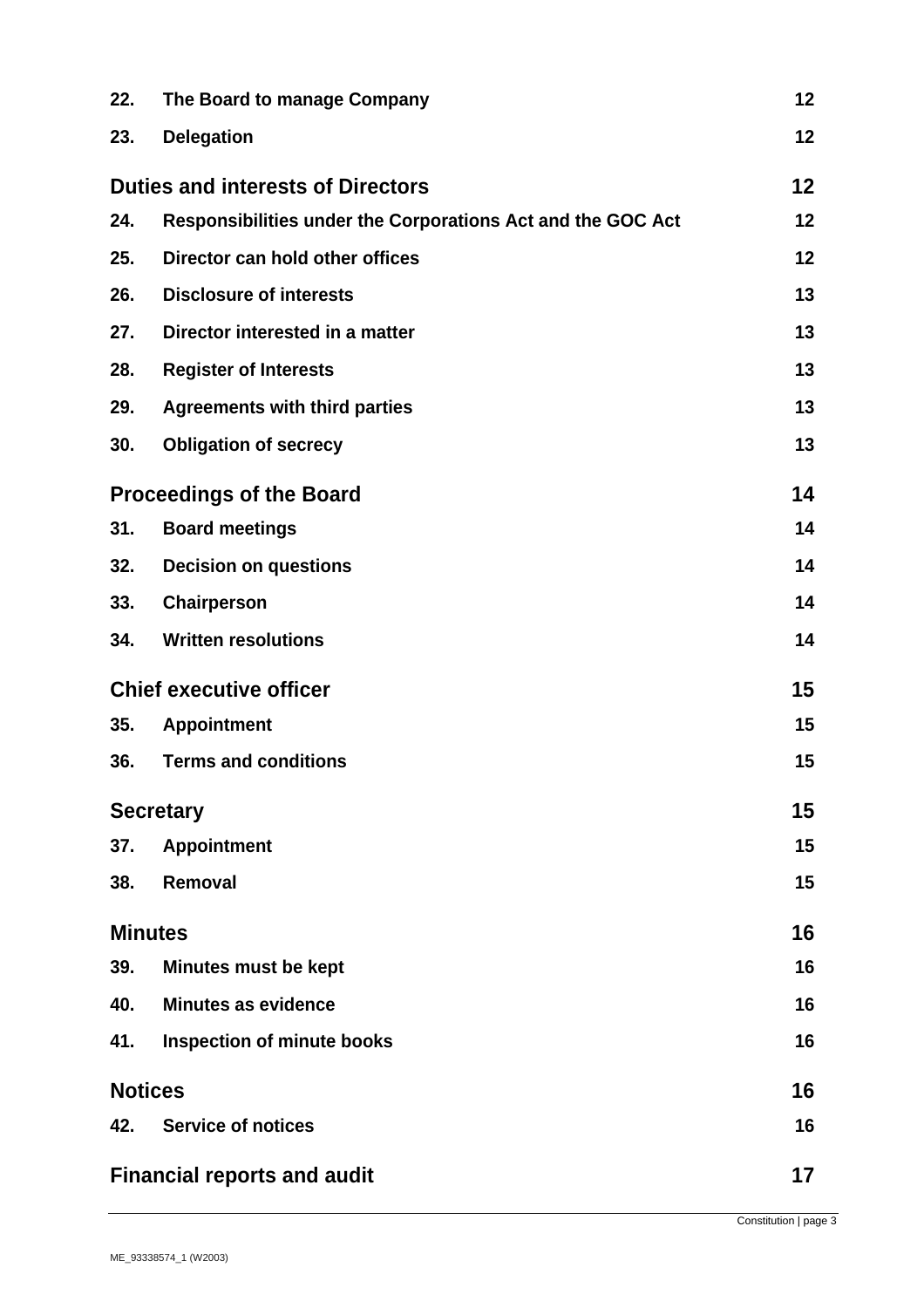| 43.                              | <b>Financial records</b>         | 17 |
|----------------------------------|----------------------------------|----|
| 44.                              | <b>Reports</b>                   | 17 |
| 45.                              | <b>Audit obligation</b>          | 17 |
| 46.                              | <b>Auditor</b>                   | 17 |
| <b>Amendment of Constitution</b> |                                  | 17 |
| 47.                              | <b>Amendment of Constitution</b> | 17 |
| <b>Indemnity and insurance</b>   |                                  | 18 |
| 48.                              | <b>Indemnity</b>                 | 18 |
| 49.                              | <b>Insurance</b>                 | 18 |
| <b>Execution of documents</b>    |                                  | 18 |
| 50.                              | <b>Execution of documents</b>    | 18 |
| Winding-up                       |                                  | 18 |
| 51.                              | <b>Winding-up</b>                | 18 |
|                                  |                                  |    |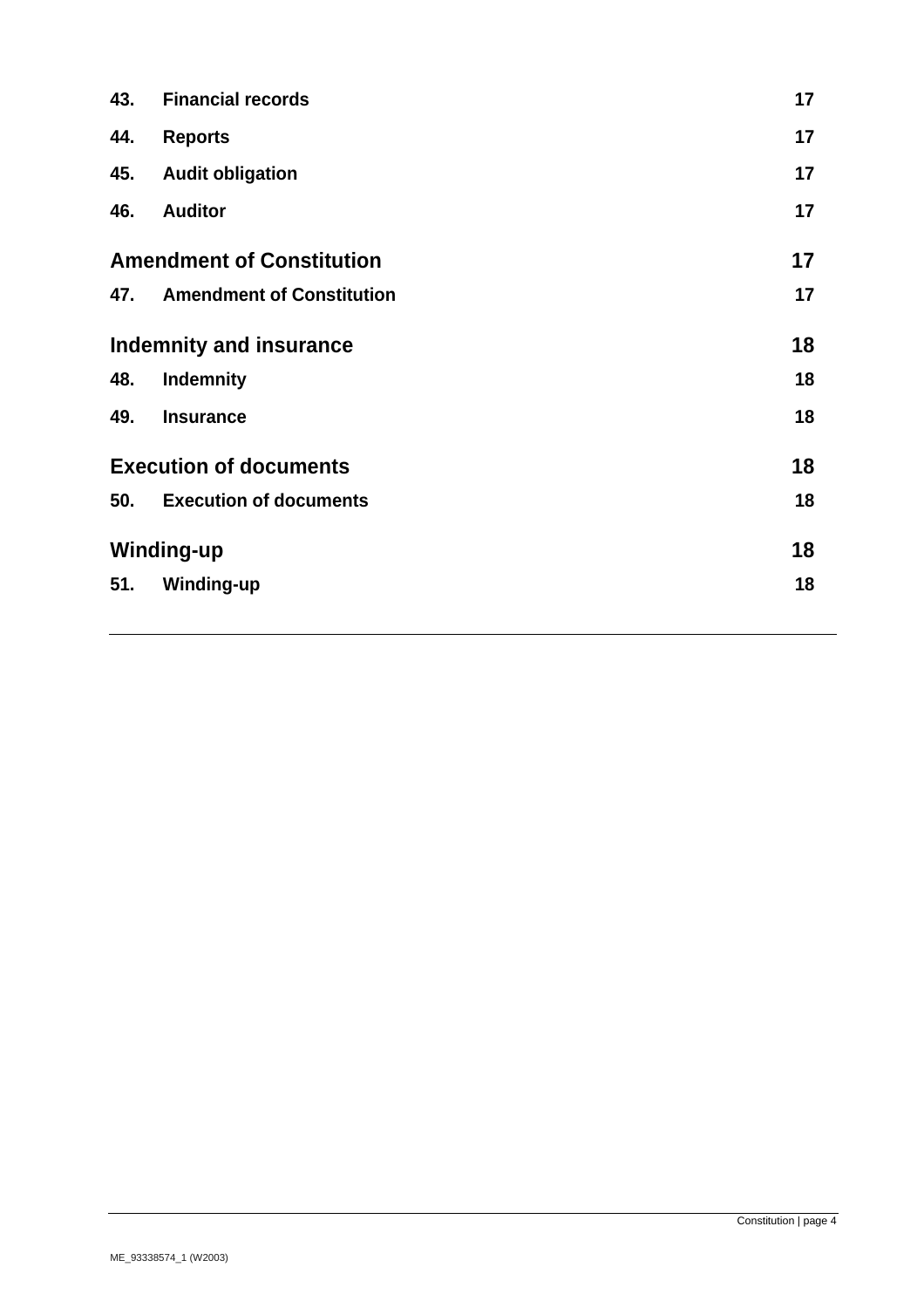# Definitions and interpretation

#### 1. Defined terms

1.1 In this Constitution:

#### **Affiliate** means:

- (a) any entity (such as a body corporate, partnership or trust) which a Director or Relative controls (within the meaning of section 50AA of the Corporations Act) and has the capacity to determine the outcome of decisions about the Company's financial or other operating policies; or
- (b) a Relative of the Director or the Director's spouse or a body corporate in which a Director or any Relative own or hold in aggregate more than 20% of the voting shares (as defined in the Corporations Act).

**Auditor** means the Company's auditor, if any.

**Auditor-General Act** means the *Auditor-General Act 2009* (Qld) as modified or amended from time to time.

**Board** means the Directors acting collectively as a board in accordance with this Constitution.

**Business Day** means a day that is not a Saturday, Sunday or public holiday in Brisbane, Queensland, Australia.

**Company** means CS Energy Mica Creek Pty Ltd ABN 82 075 522 093.

**Constitution** means the constitution of the Company as amended from time to time.

**Corporate Plan** has the meaning given in the GOC Act.

**Corporations Act** means the *Corporations Act 2001* (Cth) as modified or amended from time to time .

**De facto Spouse** has the meaning given by the Corporations Act.

**Director** includes any person occupying the position of director of the Company.

**Financial Year** means the financial year of the Company as determined by the Board from time to time.

**GOC** has the meaning given in the GOC Act.

**GOC Act** means the *Government Owned Corporations Act 1993* (Qld) and its Regulations as modified or amended from time to time.

**GOC Minister** has the meaning given in the GOC Act.

**GST** has the meaning given in *A New Tax System (Goods and Services Tax) Act 1999* (Cth) as modified or amended from time to time.

**Holding Company** means the GOC of which the Company is a subsidiary (as that term is defined in the GOC Act).

**Indirect Interest** means an interest of a Relative of a Director or an Affiliate of a Director or Affiliate of a Relative of a Director.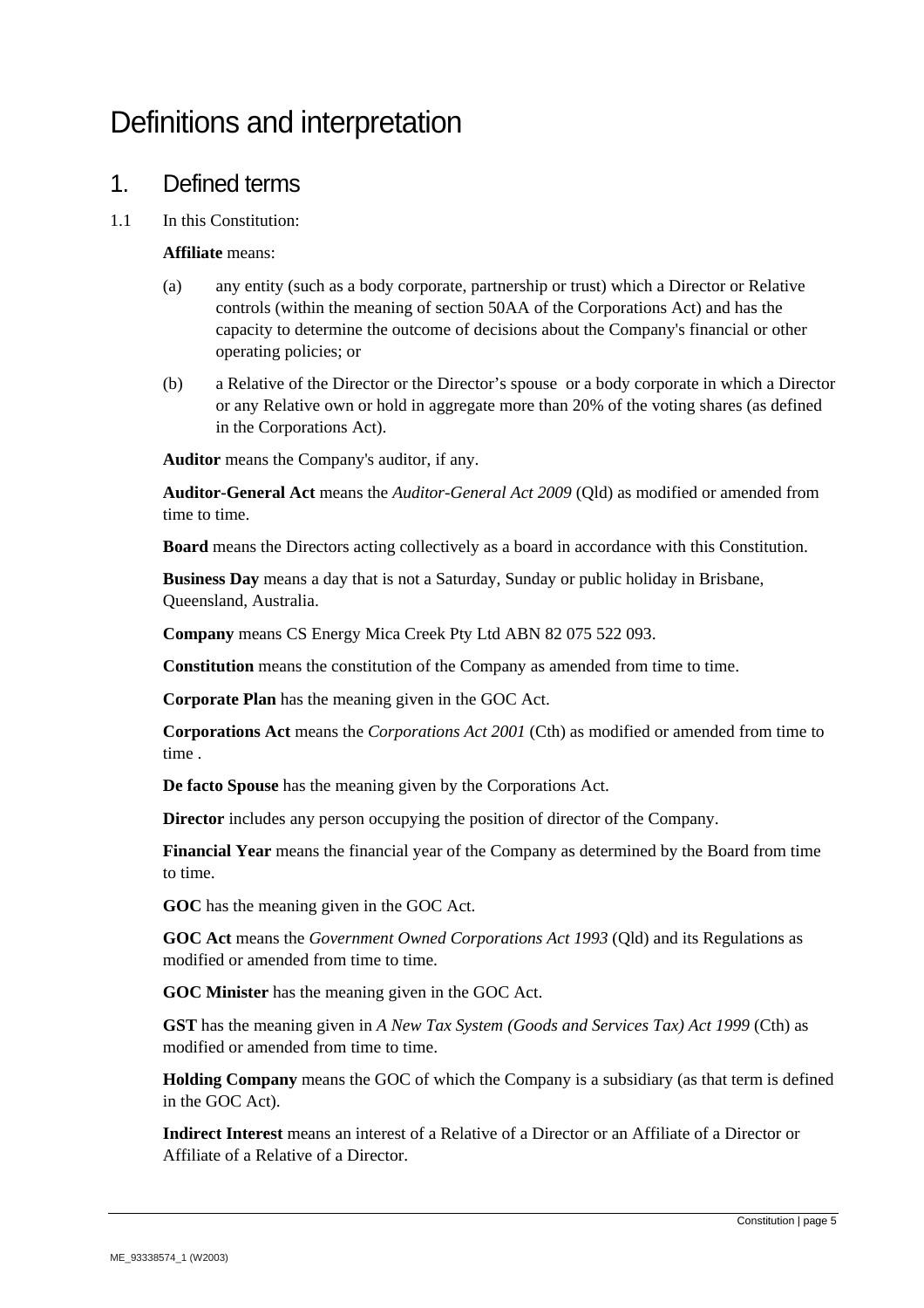**Member** means a person whose name is entered for the time being on the Register or any branch register as the holder of one or more Shares in accordance with this Constitution.

**Officer** has the meaning given to that term by the Corporations Act.

**Portfolio Minister** has the meaning given in the GOC Act.

Premier means the Premier of the State of Queensland.

**Public Service Officer** has the meaning given by the *Public Service Act 2008* (Qld) as modified or amended from time to time.

**Queensland Auditor-General** means the Queensland Auditor-General appointed under the Auditor-General Act 2009 (Qld) as modified or amended from time to time.

**Relative** has the meaning given by the Corporations Act and includes a De Facto Spouse.

**Register** means the register of Members of the Company kept as required by the Corporations Act.

**Secretary** means any person appointed by the Board to perform any of the duties of a secretary of the Company.

**Shareholding Minister** means the GOC Minister and the Portfolio Minister of the Holding Company.

**Shares** means shares of the Company.

**Statement of Corporate Intent** has the meaning given by the GOC Act.

1.2 In this Constitution, except where the context otherwise requires, an expression in a rule of this Constitution has the same meaning as in the Corporations Act. Where the expression has more than one meaning in the Corporations Act and a provision of the Corporations Act deals with the same matter as a rule of this Constitution, that expression has the same meaning as in that provision.

#### 2. Interpretation

- 2.1 In this Constitution, except where the context otherwise requires:
	- (a) the singular includes the plural and vice versa, and a gender includes other genders;
	- (b) another grammatical form of a defined word or expression has a corresponding meaning;
	- (c) a reference to a rule is to a rule of this Constitution;
	- (d) a reference to any legislation or to any provision of any legislation includes, any amendment, variation, modification, re-enactment or extension of it, or legislative provision substituted for it; and
	- (e) the meaning of general words is not limited by specific examples introduced by including, for example or similar expressions.
- 2.2 Headings are for ease of reference only and do not affect interpretation.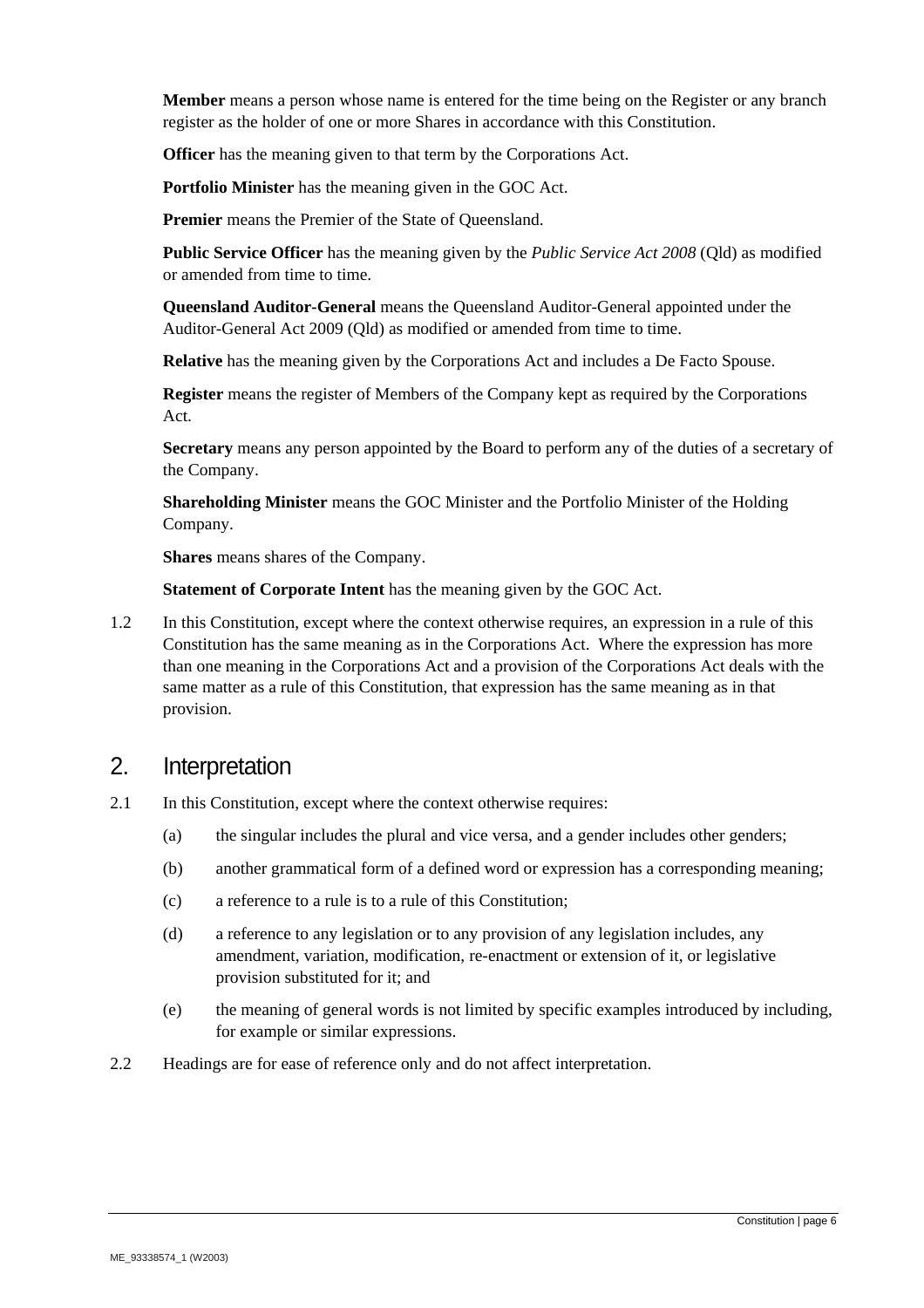# Applicable legislation and objects

#### 3. Replaceable rules

To the extent permitted by law, the replaceable rules in the Corporations Act are excluded and do not apply to the Company.

#### 4. GOC Act prevails

- 4.1 This Constitution is to be read subject to the GOC Act.
- 4.2 To the extent of any inconsistency between the GOC Act and the Corporations Act, the GOC Act will prevail to the extent permitted by the Corporations Act.
- 4.3 To the extent of any inconsistency between the GOC Act and this Constitution, the GOC Act will prevail.
- 4.4 Subject to rule 4.2, to the extent of any inconsistency between the Corporations Act and this Constitution, the Corporations Act will prevail.

#### 5. Objects

- 5.1 If there is a Holding Company:
	- (a) the Company's objects are to carry on any activity that is incidental or ancillary to or considered necessary or desirable to achieve the Holding Company's objects; and
	- (b) the Company must not undertake any activities which do not come within the scope of the objects in rule 5.1(a).

### Shares

#### 6. Power to issue shares

- 6.1 Subject to this Constitution, the Corporations Act and the GOC Act, the Board may issue or dispose of Shares, preference shares, securities that are liable to be redeemed, other securities or options to have Shares or securities issued.
- 6.2 While the Company is a subsidiary of the Holding Company, the Board must not issue or dispose of any securities or options to have securities issued without the prior written approval of the Shareholding Ministers, unless the issue or disposal is to the Holding Company and the Company has received the prior written approval of the Holding Company for that issue or disposal.

#### 7. Rights

Subject to this Constitution and to the terms of issue of Shares, the holders of Shares have the following rights and privileges:

- (a) the right to receive notice of and to attend and vote at all general meetings of the Company at one vote per Share;
- (b) the right to receive dividends; and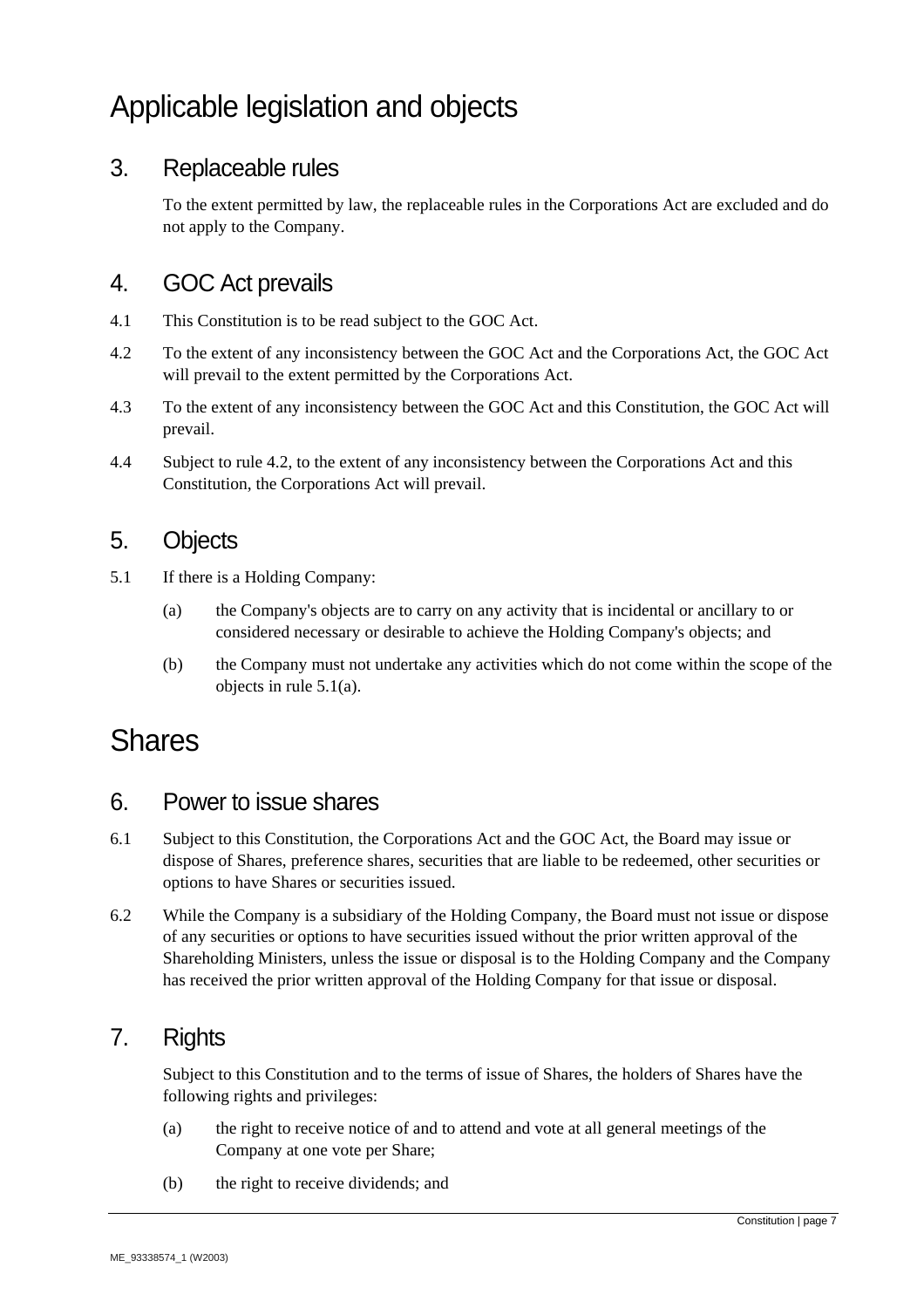(c) in a winding up, the right to participate equally in the distribution of the assets of the Company (both capital and surplus), subject only to any amounts unpaid on the Shares.

#### 8. Right to refuse registration

- 8.1 In accordance with the GOC Act, the Premier may execute a transfer of Shares in the Company on behalf of either or both the transferor and transferee.
- 8.2 Despite any contrary rules in this Constitution, the Board:
	- (a) must register a transfer of Shares which is permitted by the GOC Act; and
	- (b) must not register a transfer of Shares unless the provisions of the GOC Act concerning the transfer of shares are fully complied with.

The Board may otherwise in their absolute discretion and without assigning any reason register or decline to register any transfer of Shares or other securities.

#### 9. Certificates

- 9.1 When a person becomes a Member of the Company, the Company must issue a certificate of title for the Shares held by that Member that complies with the Corporations Act and deliver that certificate to the relevant Member in accordance with the Corporations Act.
- 9.2 If a certificate of title to Shares is:
	- (a) lost or destroyed and the Member owning those Shares applies in accordance with the Corporations Act, the Company must issue a new certificate in its place; or
	- (b) defaced or worn out and is produced to the Company, the Company may issue a new certificate in its place.

#### 10. Dividends

- 10.1 The Board may, subject to compliance with the requirements of the Corporations Act, the GOC Act and any other applicable law, determine or declare that a dividend or interim dividend is payable and fix:
	- (a) the amount; and
	- (b) the time of payment; and
	- (c) the method of payment.

The methods of payment may include the payment of cash.

- 10.2 The Company must not pay interest on a dividend.
- 10.3 Subject to the Corporations Act and the GOC Act, the Company incurs a debt for payment of dividends or interim dividend only when the time fixed for payment arises.

#### 11 Transfer

11.1 Subject to rules 8.2and 11.3, and the GOC Act, a Member may transfer a Share by a document the form of which is permitted by law and which is signed by or on behalf of both the transferor and the transferee.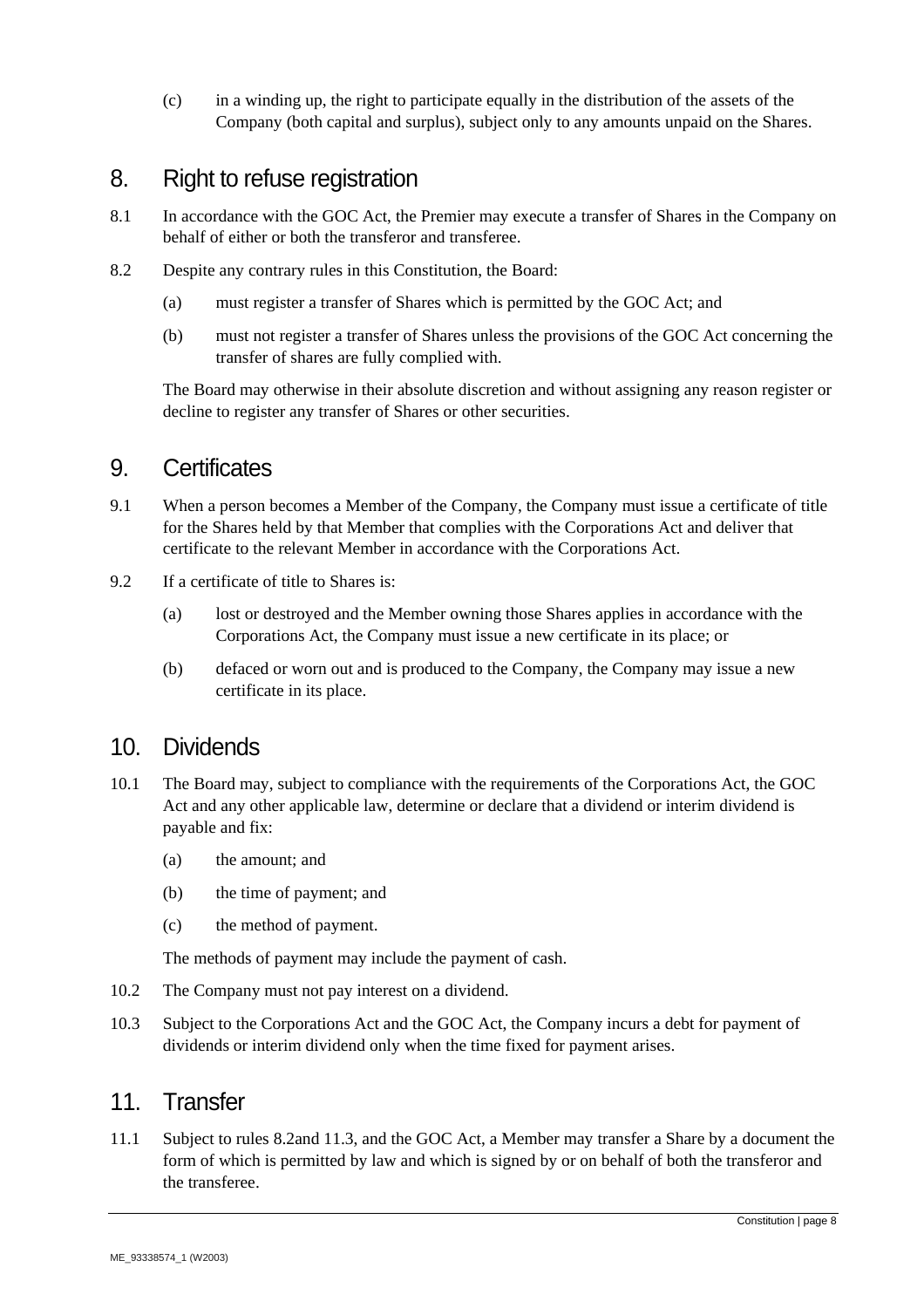- 11.2 Shares may be transferred by:
	- (a) a written transfer instrument in any usual or common form;
	- (b) while the Company is a subsidiary of the Holding Company, a written transfer instrument executed by the Premier for the purposes of giving effect to the GOC Act; or
	- (c) any other form approved by the Board.
- 11.3 A transferor of Shares remains the holder of the Shares transferred until the transfer is registered and the name of the transferee is entered in the Register in respect of the Shares.
- 11.4 A transfer of Shares does not pass the right to any unpaid dividends or dividends declared on the Shares until the transfer is recorded in the Register.

#### 12. Alteration of share capital

- 12.1 The Company may reduce its share capital by any means permitted under the Corporations Act.
- 12.2 If permitted by the Corporations Act, where the Company reduces its share capital, it may do so by way of payment of cash, distribution of specific assets (including shares or other securities in another corporation), or in any other manner permitted by law. If the reduction is by distribution of specific assets, the Board may:
	- (a) fix the value of any assets distributed;
	- (b) make cash payments to Members on the basis of the value fixed so as to adjust the rights of Members between themselves; and
	- (c) vest an asset in trustees.

# Meetings of Members

#### 13. Calling meetings of Members

- 13.1 A meeting of Members:
	- (a) may be convened at any time by the Board; and
	- (b) must be convened by the Board when required by the Corporations Act or an order made under the Corporations Act.
- 13.2 Subject to rule 13.3, at least 21 days' written notice of a meeting of Members must be given individually to:
	- (a) each Member (whether or not the Member is entitled to vote at the meeting);
	- (b) each Director; and
	- (c) to the Auditor.

The notice of meeting must comply with all the requirements of the Corporations Act.

- 13.3 Subject to the Corporations Act:
	- (a) if the Company has elected to convene a meeting of Members as the annual general meeting, if all the Members entitled to attend and vote agree; or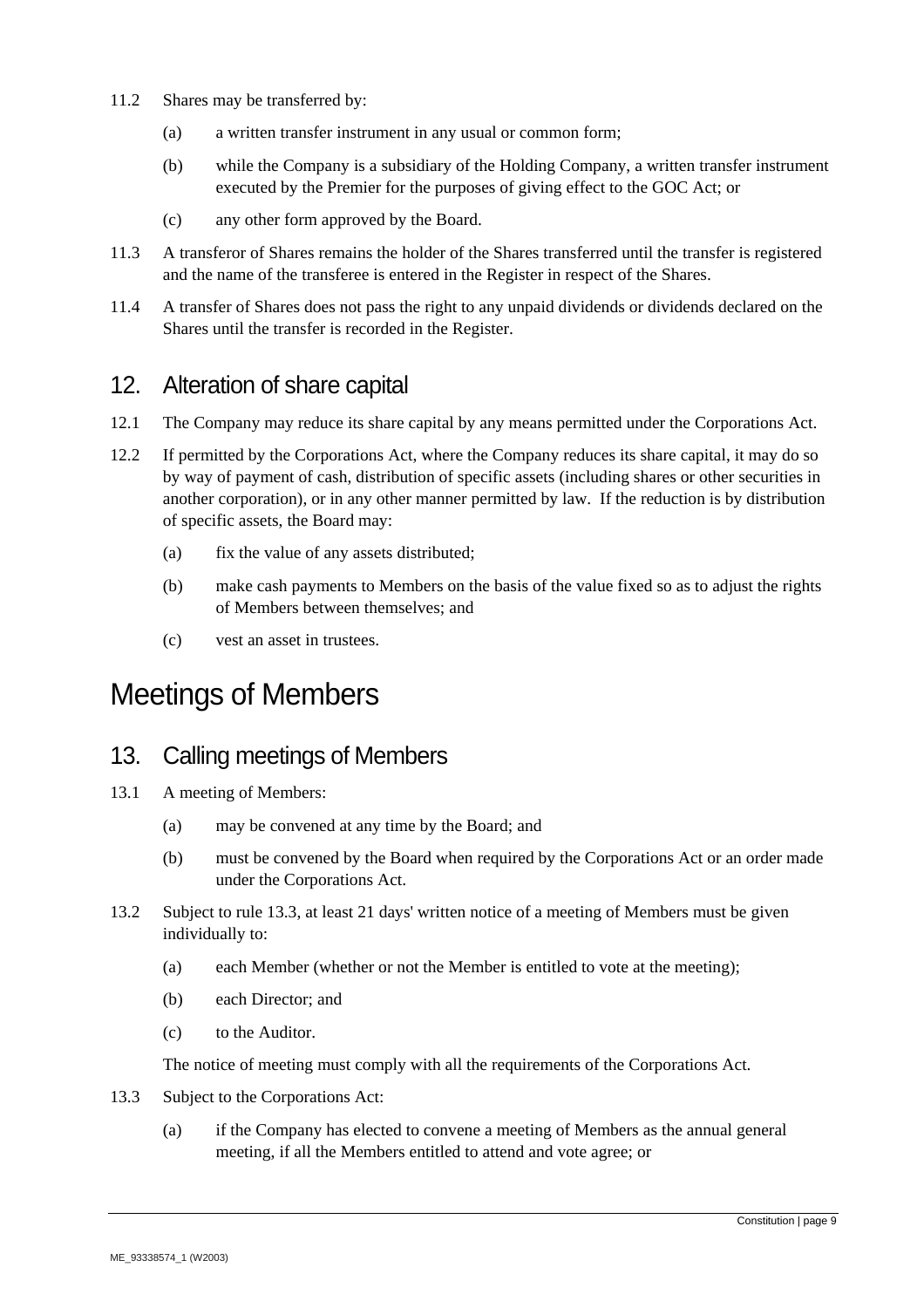(b) otherwise, if Members who together have power to cast at least 95% of the votes that may be cast at the meeting agree,

a resolution may be proposed and passed at a meeting of which less than 21 days' notice has been given.

#### 14. Quorum

- 14.1 No business may be transacted at a general meeting unless a quorum of Members is present when the meeting proceeds to business.
- 14.2 A quorum of Members is two Members unless there is only one Member, when a quorum is that Member.
- 14.3 If a quorum is not present within 30 minutes after the time appointed for a general meeting:
	- (a) if the general meeting was called on the requisition of Members, it is automatically dissolved; or
	- (b) in any other case:
		- (i) it will stand adjourned to the same time and place seven days after the general meeting, or to another day, time and place determined by the Board; and
		- (ii) if at the adjourned general meeting a quorum is not present within 30 minutes after the time appointed for the general meeting, it is automatically dissolved.
- 14.4 The chairperson of Board meetings will be the chairperson at every general meeting of Members.

#### 15. Resolutions of Members

- 15.1 The Company may pass a resolution without a general meeting being called or held if the resolution set out in a document is signed and dated by the Members containing a statement that they are in favour of the resolution set out in the document.
- 15.2 The Company may treat a document on which a facsimile or electronic signature appears or which is otherwise acknowledged by a Member in a manner satisfactory to the Board as being signed by that Member.
- 15.3 For the purposes of rule 15.1, separate copies of a document may be used for signing by the Members if the wording of the resolution and statement is identical in each copy.

# Appointment, removal and remuneration of Directors

#### 16. Number of Directors

- 16.1 Subject to the Corporations Act, the Company may by resolution passed at a general meeting increase the number of Directors.
- 16.2 Until the Company resolves otherwise there will be:
	- (a) a minimum of one Director; and
	- (b) a maximum of ten Directors.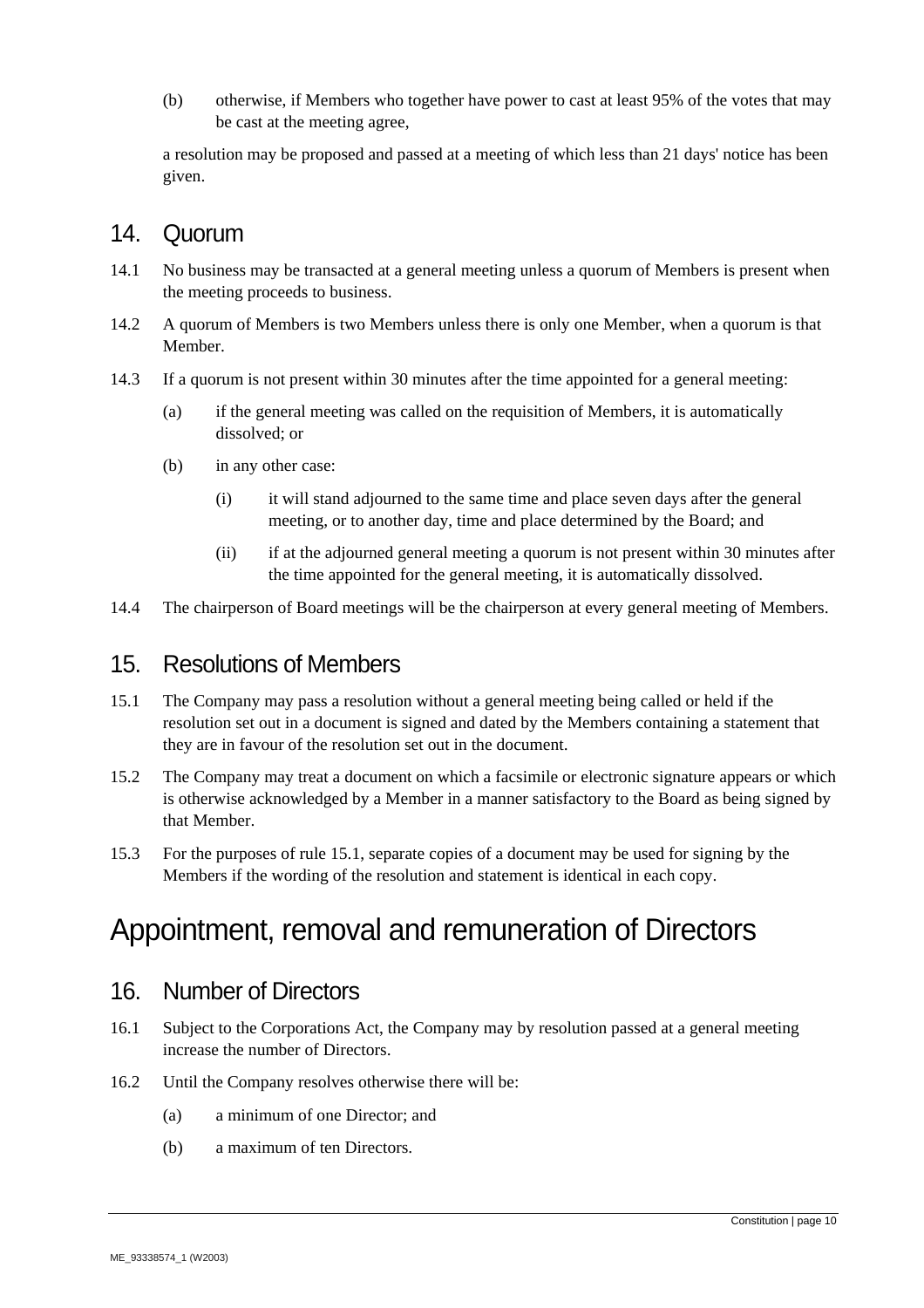16.3 While the Company is a subsidiary of the Holding Company, a person may only be appointed as a Director if they are a director of the Holding Company, or if prior approval has been given in writing by the Shareholding Ministers.

#### 17. Appointment of Directors

Subject to rule 16.3 the Company may by resolution passed at a general meeting:

- (a) appoint any person as a Director to fill a vacancy or as an addition to the existing Directors;
- (b) remove any Director; and
- (c) appoint another person in the Director's place.

#### 18. Period of office

A Director will continue to hold office until he or she dies or until his or her office is vacated under rule 19.

#### 19. Vacation of office

The office of a Director immediately becomes vacant if the Director's appointment expires, or the Director:

- (a) being a director of the Holding Company, ceases to be a director of the Holding Company;
- (b) is prohibited by the Corporations Act or order made under the Corporations Act from holding office or continuing as a Director;
- (c) cannot manage the Company because of his or her mental incapacity and is a person whose estate or property has had a personal representative or trustee appointed to administer it;
- (d) resigns by notice in writing to the Company; or
- (e) is removed from office under rule 17(b).

#### 20. Remuneration of Directors

The Directors will not be entitled to such remuneration for their service as a Director of the Company except as approved by the Shareholding Ministers or (if the Company has ceased to be a subsidiary of the Holding Company) the Company in general meeting.

#### 21. Other payments to Directors

- 21.1 Subject to the prior approval of the Shareholding Ministers, a Director who is called upon by the Board to perform extra services or to make special exertions for the purposes of the Company may be paid a fixed sum by the Company, as set by the Board, with the approval of the Holding Company, for doing so.
- 21.2 The Directors may be paid all reasonable travelling, hotel and other expenses properly incurred by them in attending and returning from meetings of the Board or any committee of the Board or general meetings of the Company or otherwise in connection with business of the Company.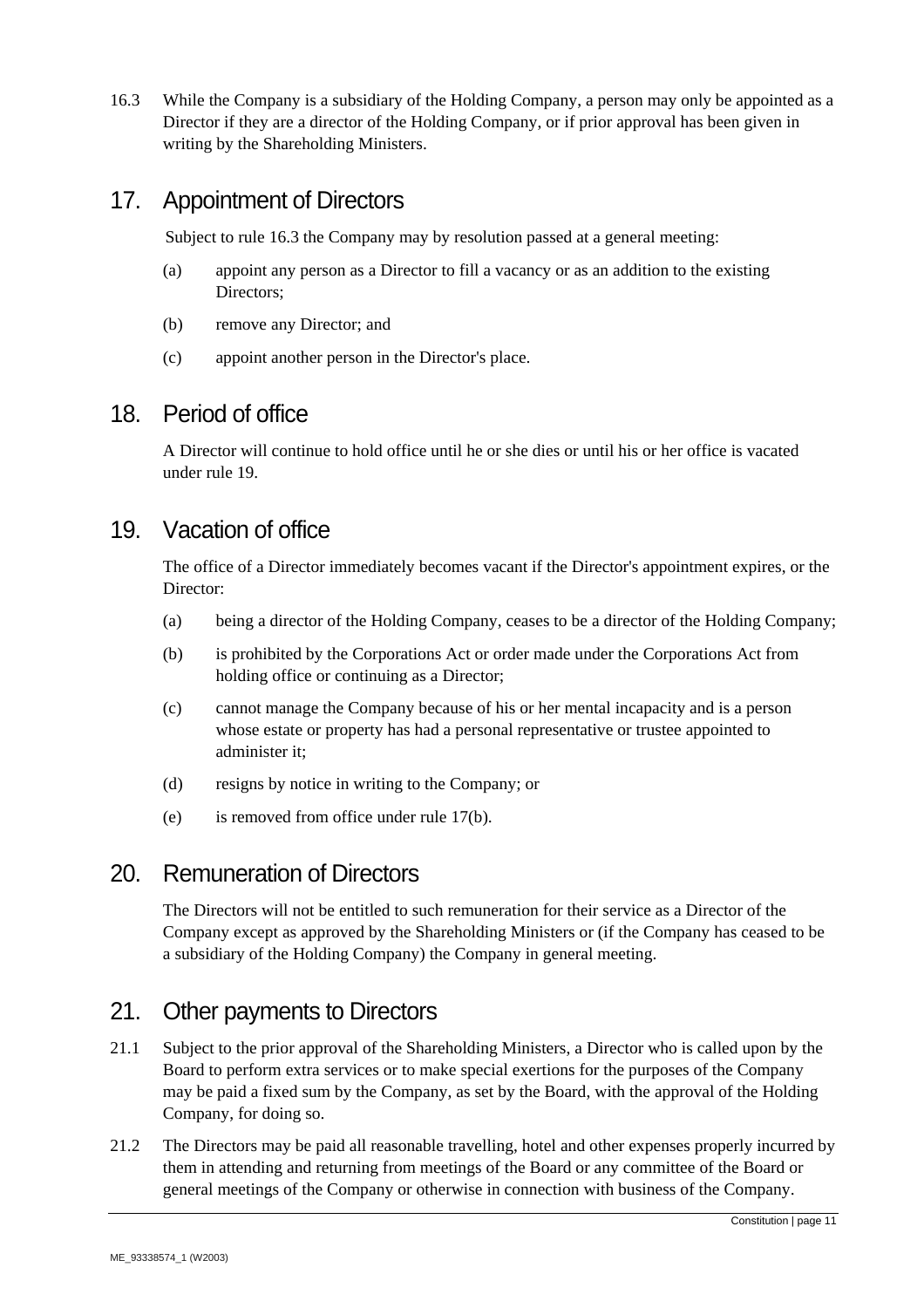# Powers of the Board

#### 22. The Board to manage Company

- 22.1 Subject to this Constitution, the Corporations Act and the GOC Act, the business of the Company is managed by the Board who may exercise all powers of the Company that this Constitution or the Corporations Act do not require to be exercised by the Company in general meeting.
- 22.2 Rule 22.1 is subject to:
	- (a) any prior undertaking the Holding Company has given to the Shareholding Ministers in its Statement of Corporate Intent and the Holding Company's Corporate Plan;
	- (b) while the Company is a subsidiary of the Holding Company, any limitations notified from time to time by the Holding Company to the Company in writing; and
	- (c) Rule 22.4.
- 22.3 So long as the Company is wholly owned by the Holding Company, each Director is authorised to act in the best interests of the Holding Company.
- 22.4 So long as the Company is wholly owned by the Holding Company:
	- (a) the State of Queensland does not underwrite any liability of the Company except under a guarantee approved by the Shareholding Ministers; and
	- (b) no liability of the Company passes to the Holding Company or the State of Queensland without the prior written approval of the Shareholding Ministers.

#### 23. Delegation

- 23.1 The Board may delegate any of their Directors' powers as permitted by the Corporations Act and the GOC Act, including delegation to a committee or committees of Directors, on the terms and subject to any restrictions that the Board may decide.
- 23.2 Subject to the terms on which a power of the Board is delegated to a committee, the meetings and proceedings of that committee are (to the greatest extent practical) governed by the rules of this Constitution which regulate the meetings and proceedings of the Board.
- 23.3 The Board may revoke any delegation of their powers at any time.

# Duties and interests of Directors

#### 24. Responsibilities under the Corporations Act and the GOC Act

The roles, responsibilities and duties of the Board include those required of them under the Corporations Act and the GOC Act.

#### 25. Director can hold other offices

A Director may:

(a) hold any office or place of profit or employment other than that of Auditor or a Public Service Officer; or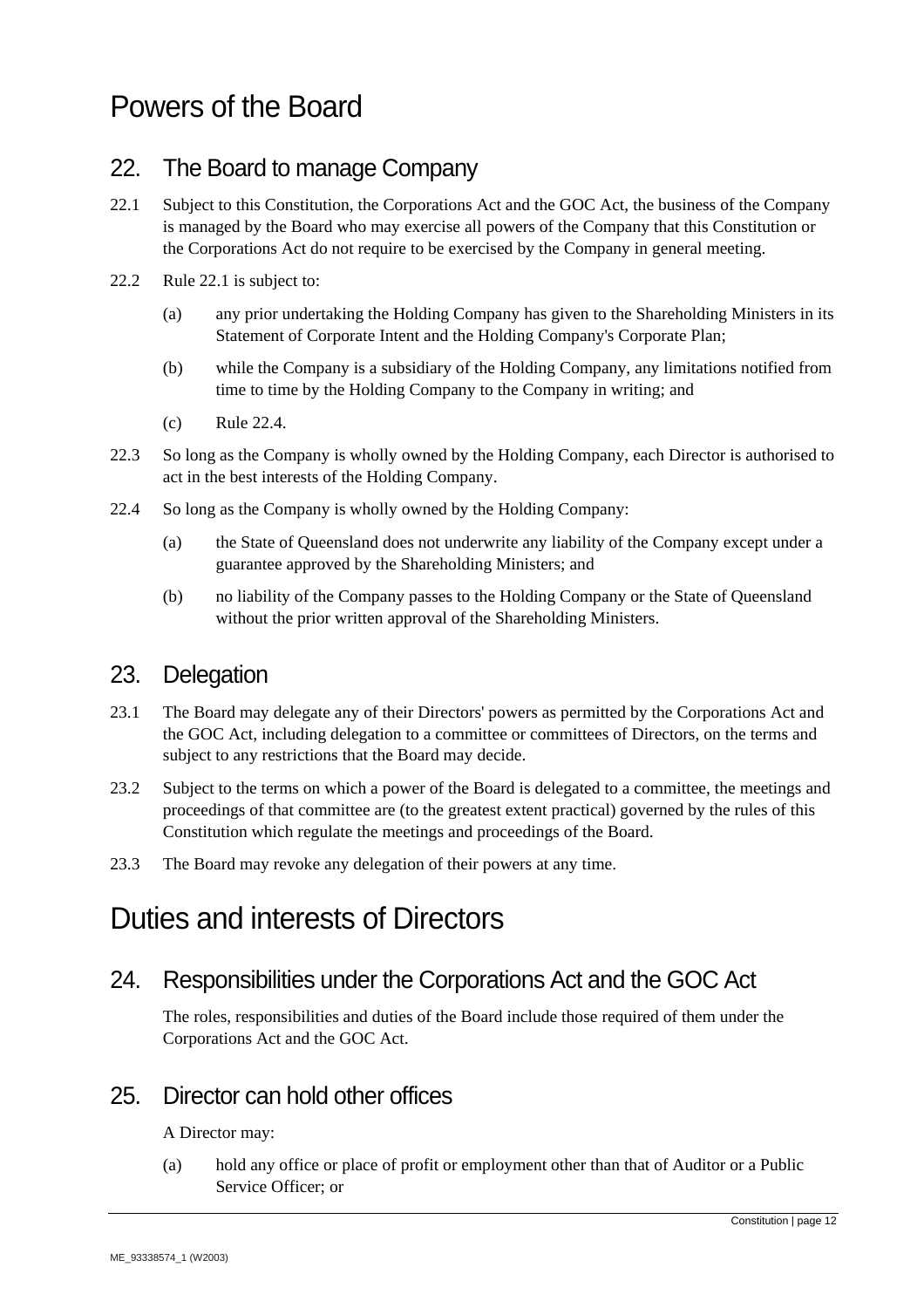(b) be a member of any corporation (other than the Company) or partnership.

#### 26. Disclosure of interests

Subject to the Corporations Act, a Director who has a material personal interest in a matter that relates to the affairs of the Company must give the Board notice of that interest. A Director may give standing notice of an interest in accordance with the Corporations Act.

#### 27. Director interested in a matter

- 27.1 A Director must not be present, and is not entitled to vote, at a meeting of the Board that considers a matter in which that Director has a material direct personal interest or Indirect Interest.
- 27.2 Even if the interest has been disclosed by the Director, the Company may proceed with any transaction that relates to the Director's interest.
- 27.3 A Director may retain benefits under the transaction even though the Director has the interest. If the interest is required to be disclosed under rule 26, this rule applies only if the interest has been disclosed before the transaction is entered into.
- 27.4 The Company cannot avoid the transaction merely because of the existence of the interest.

#### 28. Register of Interests

- 28.1 In addition to recording every declaration of interest in the minutes of the meeting at which it is made, the Company must maintain a register of interests disclosed under rule 26.
- 28.2 The Shareholding Ministers may request the Company to provide them with a copy of the register maintained under rule 28.1 and the Company must provide the register as requested by the Shareholding Ministers.

#### 29. Agreements with third parties

The Company cannot avoid an agreement with a third party merely because a Director:

- (a) fails to make a disclosure of an interest; and
- (b) is present at, or counted in the quorum for, a meeting of Directors that considers or votes on that agreement.

#### 30. Obligation of secrecy

- 30.1 Every Director and Secretary must keep the transactions and affairs of the Company and the state of its financial reports confidential unless required to disclose them:
	- (a) in the course of duties as an officer of the Company;
	- (b) by the Board or the Company in general meeting; or
	- (c) by law.
- 30.2 The Company may require a Director, Secretary, trustee, committee member or other person engaged by it to sign a confidentiality undertaking consistent with this rule. A Director or Secretary must do so if required by the Company.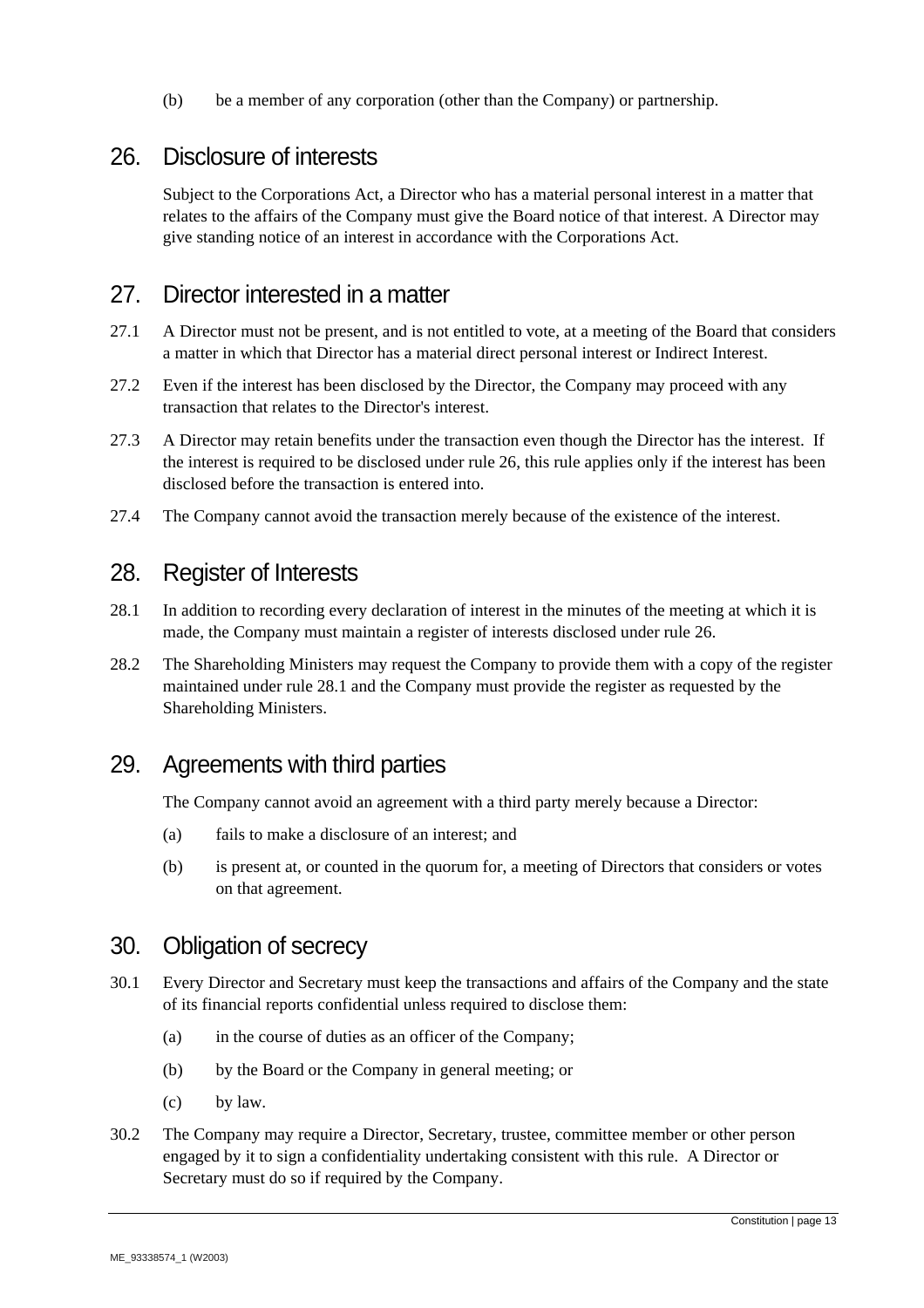# Proceedings of the Board

#### 31. Board meetings

- 31.1 A Director may at any time, and the Secretary must on the request of a Director, call a Board meeting on reasonable notice.
- 31.2 Subject to the Corporations Act, a Board meeting may be held by the Directors communicating with each other by any technological means by which they are able simultaneously to hear each other and to participate in discussion. A Director who participates in a meeting held in accordance with this rule 31.2 is taken to be present and entitled to vote at the meeting.
- 31.3 Rule 31.2 applies to meetings of Directors' committees as if all committee members were Directors.
- 31.4 The Board may meet together, adjourn and regulate their meetings as they think fit.
- 31.5 At a meeting of the Board, a quorum is half the number of Directors or, if that number is not a whole number, the next highest whole number.
- 31.6 Notice of a meeting of the Board may be given in writing, or the meeting may be otherwise called using any technology consented to by all the Directors.

#### 32. Decision on questions

- 32.1 Subject to this Constitution, questions arising at a meeting of the Board are to be decided by a majority of votes of the Directors present and voting and, subject to rule 27.1, each Director has one vote.
- 32.2 The chairperson of a meeting has a casting vote in addition to his or her deliberative vote if there is an equality of votes.

#### 33. Chairperson

- 33.1 The Board may elect a Director as chairperson of Board meetings and may determine the period for which the chairperson will hold office.
- 33.2 If no chairperson is elected or if the chairperson elected in accordance with rule 33.1 is not present at any Board meeting within 10 minutes after the time appointed for the meeting to begin, the Directors present must elect a Director to be chairperson of that meeting.

#### 34. Written resolutions

- 34.1 The Board may pass a resolution without a Board meeting being held if a majority of the Directors entitled to vote on the resolution sign a document containing a statement that they are in favour of the resolution set out in the document. The resolution is passed when more than half of the Directors entitled to vote on the resolution have signed.
- 34.2 For the purposes of rule 34.1, separate copies of a document may be used for signing by Directors if the wording of the resolution and statement is identical in each copy.
- 34.3 Any document referred to in this rule may be in the form of a facsimile transmission or other electronic copying and transmission of a signed document.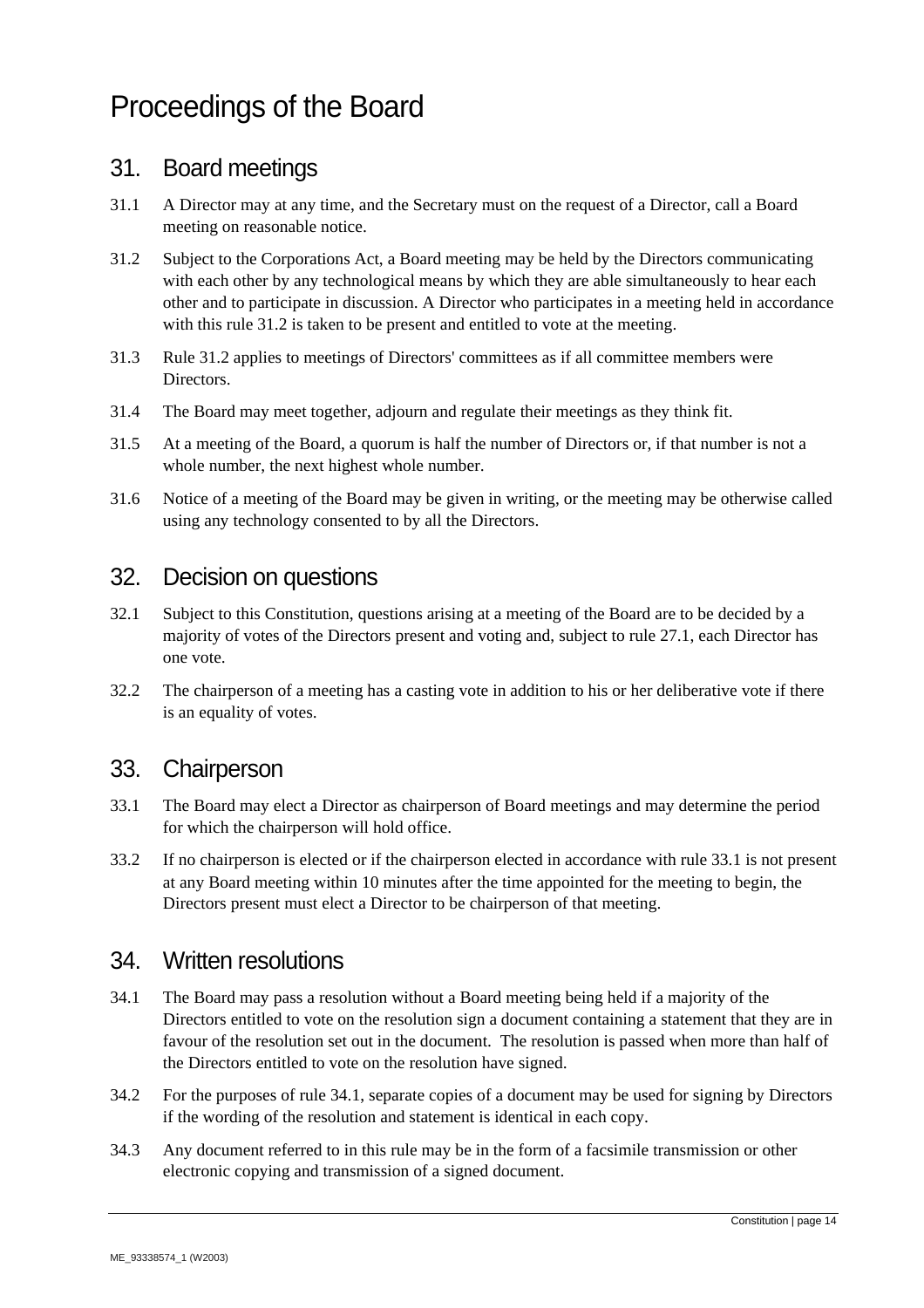# Chief executive officer

#### 35. Appointment

The chief executive officer, if any, must be appointed by the Board with the prior written approval of the Shareholding Ministers.

#### 36. Terms and conditions

The terms and conditions of employment (including remuneration) of the chief executive officer of the Company shall be determined by the Board.

# **Secretary**

#### 37. Appointment

- 37.1 While the Company is a subsidiary of the Holding Company, the Secretary of the Company (if any) must be the Secretary of the Holding Company, appointed in accordance with the GOC Act.
- 37.2 If the Company ceases to be a subsidiary of the Holding Company then the Board may appoint one or more persons as a Secretary.

#### 38. Removal

- 38.1 A person automatically ceases to be a Secretary if the person is:
	- (a) not permitted by the Corporations Act (or by an order made under the Corporations Act) to be a secretary of a company;
	- (b) disqualified from managing corporations under Part 2D.6 of the Corporations Act and is not given leave or permission to manage the Company under section 206F or section 206G of the Corporations Act;
	- (c) of unsound mind or physically or mentally incapable of performing the functions of that office;
	- (d) resigns by notice in writing to the Company; or
	- (e) removed from office under rule 38.2.
- 38.2 The Board may remove a person appointed as Secretary at any time if:
	- (a) while the Company is a subsidiary of the Holding Company, the Secretary ceases to be the Secretary of the Holding Company; or
	- (b) if the Company ceases to be a subsidiary of the Holding Company, a majority of Directors entitled to vote on the matter pass a resolution to that effect.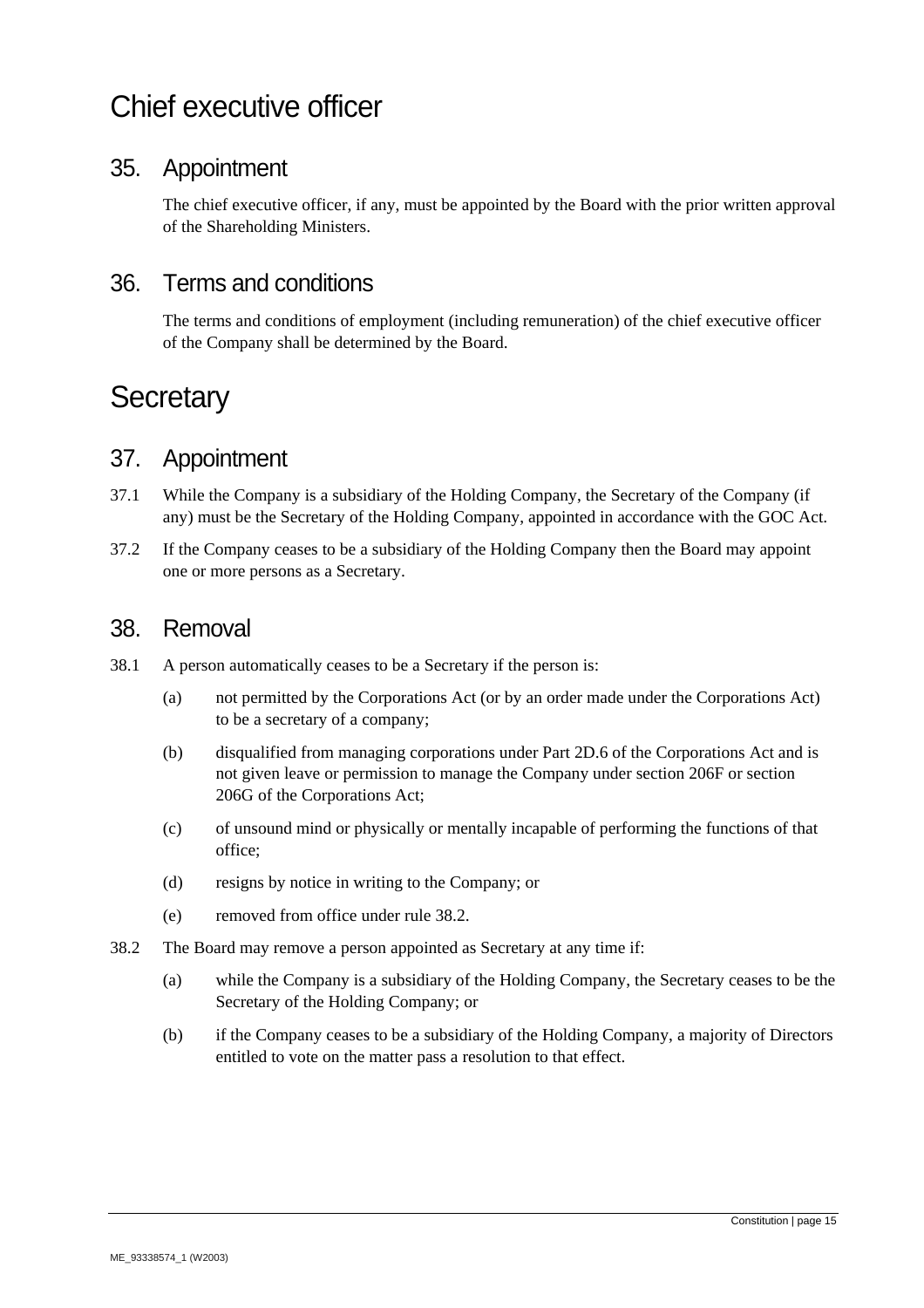# **Minutes**

#### 39. Minutes must be kept

The Board must cause minutes of:

- (a) proceedings and resolutions of meetings of the Company's Members;
- (b) the names of Directors present at each Board meeting or committee meeting;
- (c) proceedings and resolutions of Board meetings;
- (d) resolutions passed by Directors without a meeting; and
- (e) any notice provided by a Director in accordance with Rule 26.

to be kept in accordance with the requirements of the Corporations Act.

#### 40. Minutes as evidence

A minute recorded and signed in accordance with the Corporations Act is evidence of the proceeding, resolution or declaration to which it relates unless the contrary is proved.

#### 41. Inspection of minute books

The Company must allow Members to inspect, and provide copies of, the minute books for the meetings of Members in accordance with the Corporations Act.

# **Notices**

#### 42. Service of notices

- 42.1 Notice may be given by the Company or a Member to any person who is entitled to notice under this Constitution by:
	- (a) serving it on the person;
	- (b) sending it by post, fax transmission or electronic notification to the person at the person's address shown in the Register or the address supplied by the person to the Company for sending notices to the person; or
	- (c) if it is a notice of meeting, giving it in accordance with section 249J(3) of the Corporations Act.
- 42.2 A notice sent by post is taken to be received:
	- (a) if sent within Australia, one Business Day after posting; and
	- (b) if sent outside Australia, 3 Business Days after posting.
- 42.3 Subject to the Corporations Act, a notice sent by fax transmission or electronic notification is taken to be served:
	- (a) by properly addressing the fax transmission or electronic notification and transmitting it; and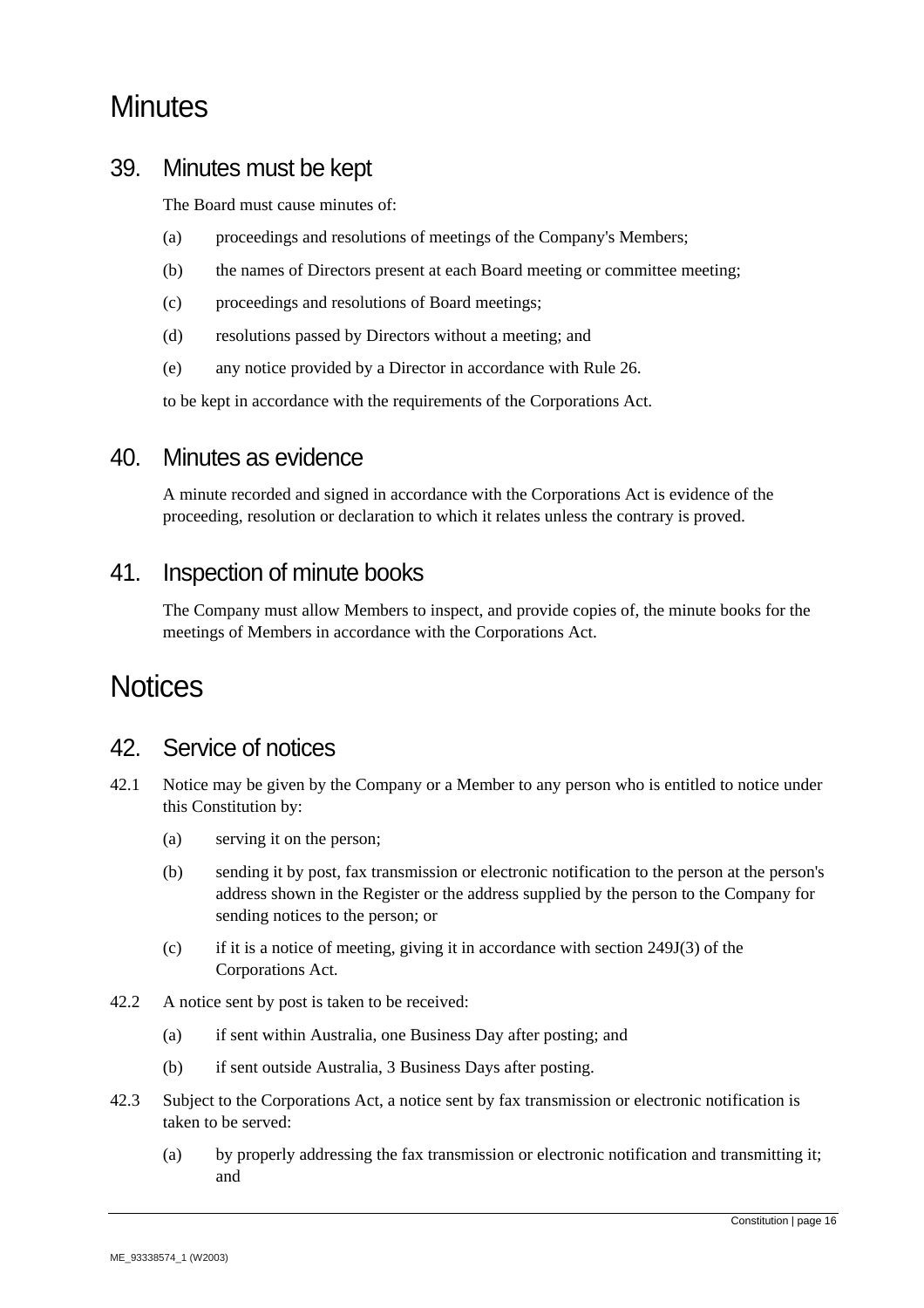(b) if it arrives during business hours on a particular day, on that day or, if it arrives after business hours on a particular day, on the next day.

# Financial reports and audit

#### 43. Financial records

The Board must cause the Company to keep written financial records that:

- (a) correctly record and explain its transactions and financial position and performance (including transactions undertaken as a trustee); and
- (b) would enable true and fair financial statements to be prepared and audited,

and must allow a Director and the Auditor to inspect those records at all reasonable times.

#### 44. Reports

- 44.1 The Board must cause the Company to provide the Holding Company with all necessary information for the Holding Company to make a quarterly report to the Shareholding Ministers on the operations of the Company in accordance with the GOC Act.
- 44.2 The Board must provide information (including information on the operations, financial performance and financial position) of the Company and its subsidiaries in accordance with the GOC Act.

#### 45. Audit obligation

If required by the GOC Act or the Corporations Act, the Board must cause the Company's financial report for each Financial Year to be audited and obtain an auditor's report.

#### 46. Auditor

The Queensland Auditor General will be the Auditor to the extent required under the Auditor-General Act. The remuneration of the Auditor will be in accordance with the Auditor-General Act*.*

# Amendment of Constitution

#### 47. Amendment of Constitution

Subject to the Shareholding Ministers giving their prior approval in writing, the Constitution may be amended in any way permitted by the Corporations Act.